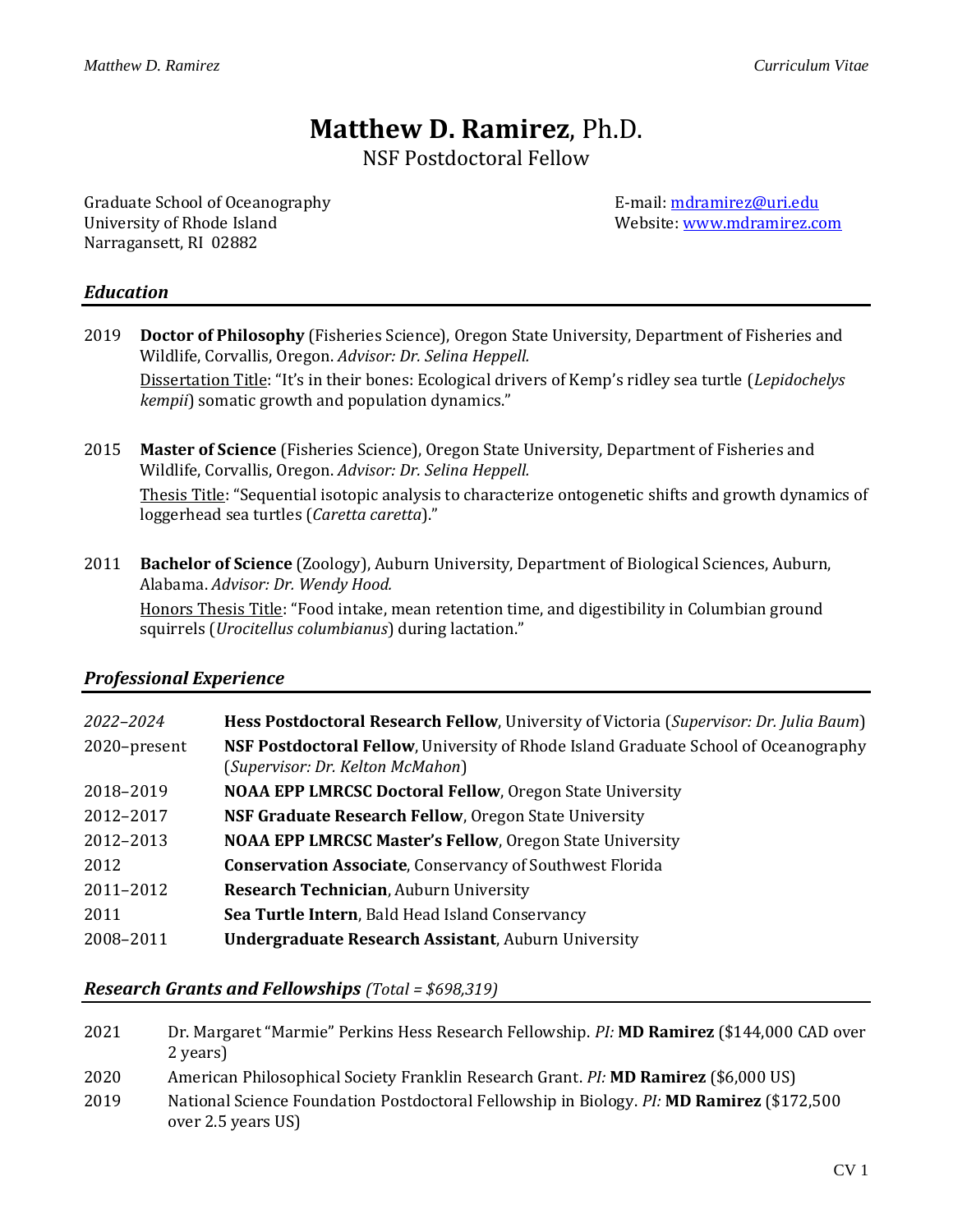| 2018 | NOAA Living Marine Resources Cooperative Science Center: "Integration of habitat-specific<br>growth variation into assessment models: a case study for the Kemp's ridley sea turtle." Pls:<br>MD Ramirez, SS Heppell, EA Babcock (\$49,990 US)                                  |
|------|---------------------------------------------------------------------------------------------------------------------------------------------------------------------------------------------------------------------------------------------------------------------------------|
| 2017 | PADI Foundation: "Influence of diet, habitat use, and population density on Kemp's ridley sea<br>turtle somatic growth." PI: MD Ramirez (\$8,000 US)                                                                                                                            |
| 2015 | National Marine Fisheries Service, Office of Protected Resources: "Atlantic Kemp's ridley age,<br>growth dynamics, habitat use, and trophic ecology, with comparison to the Gulf of Mexico." Pls:<br>L Avens, H Haas. Co-Pls: SS Heppell, MD Ramirez (co-author) (\$166,269 US) |
| 2015 | Ted Thorgaard Student Research Fund, OSU Department of Fisheries and Wildlife (\$500 US)                                                                                                                                                                                        |
| 2013 | NOAA Living Marine Resources Cooperative Science Center: "Analysis of Variability in foraging<br>ecology and juvenile growth to improve an assessment model for loggerhead sea turtles." PI: SS<br>Heppell. Lead Author: MD Ramirez (\$15,983 US)                               |
| 2012 | NOAA Living Marine Resources Cooperative Science Center: "Analysis of Variability in foraging<br>ecology and juvenile growth to improve an assessment model for loggerhead sea turtles." PI: SS<br>Heppell. Lead Author: MD Ramirez (\$38,637 US)                               |
| 2012 | National Science Foundation Graduate Research Fellowship. Pl: MD Ramirez (\$121,500 over 3<br>years US)                                                                                                                                                                         |
| 2010 | Auburn University-Cellular and Molecular Biosciences Undergraduate Summer Research<br>Scholar. Pl: MD Ramirez (\$3,000 US)                                                                                                                                                      |
| 2010 | Fund for Excellence Undergraduate Research Award, Auburn University. Pl: MD Ramirez (\$740)<br>US)                                                                                                                                                                              |

#### *Peer-reviewed Publications (\*undergraduate mentee)*

- 10. **Ramirez, MD**, AC Besser, SD Newsome, and KW McMahon. *In press*. Meta-analysis of primary producer amino acid δ15N values and their influence on trophic position estimation. *Methods in Ecology and Evolution (Cover Paper).* <https://doi.org/10.1111/2041-210X.13678>
- 9. Avens, L, **MD Ramirez**, LR Goshe, J Clark, A Meylan, D Shaver, and M Godfrey. 2021. Hawksbill sea turtle life stage durations, somatic growth patterns, and age at maturation. *Endangered Species Research* 45: 127–145.<https://doi.org/10.3354/esr01123>
- 8. **Ramirez, MD**, T Popovska\*, and EA Babcock. 2021. Global synthesis of sea turtle von Bertalanffy growth parameters through Bayesian hierarchical modeling. *Marine Ecology Progress Series* 657:191–207. <https://doi.org/10.3354/meps13544>
- 7. Avens, L, **MD Ramirez**, AG Hall, ML Snover, H Haas, MH Godfrey, M Cook, and SS Heppell. 2021. Regional differences in Kemp's ridley sea turtle growth and maturation trajectories. *Marine Ecology Progress Series* 654:143–161. <https://doi.org/10.3354/meps13507>
- 6. **Ramirez, MD**, L Avens, LR Goshe, ML Snover, M Cook, HL Haas, and SS Heppell. 2020. Regional environmental drivers of Kemp's ridley sea turtle somatic growth variation. *Marine Biology*. 167:146.<https://doi.org/10.1007/s00227-020-03754-2>
- 5**. Ramirez, MD**, L Avens, LR Goshe, ML Snover, M Cook, and SS Heppell. 2020*.* Regional variation in Kemp's ridley sea turtle diet composition and its potential relationship with somatic growth. *Frontiers in Marine Science* 7:253. <https://doi.org/10.3389/fmars.2020.00253>
- 4. **Ramirez, MD**, JA Miller, E Parks\*, L Avens, LR Goshe, JA Seminoff, ML Snover, and SS Heppell. 2019. Reconstructing sea turtle ontogenetic habitat shifts through trace element analysis of bone tissue. *Marine Ecology Progress Series* 608: 247–262. <https://doi.org/10.3354/meps12796>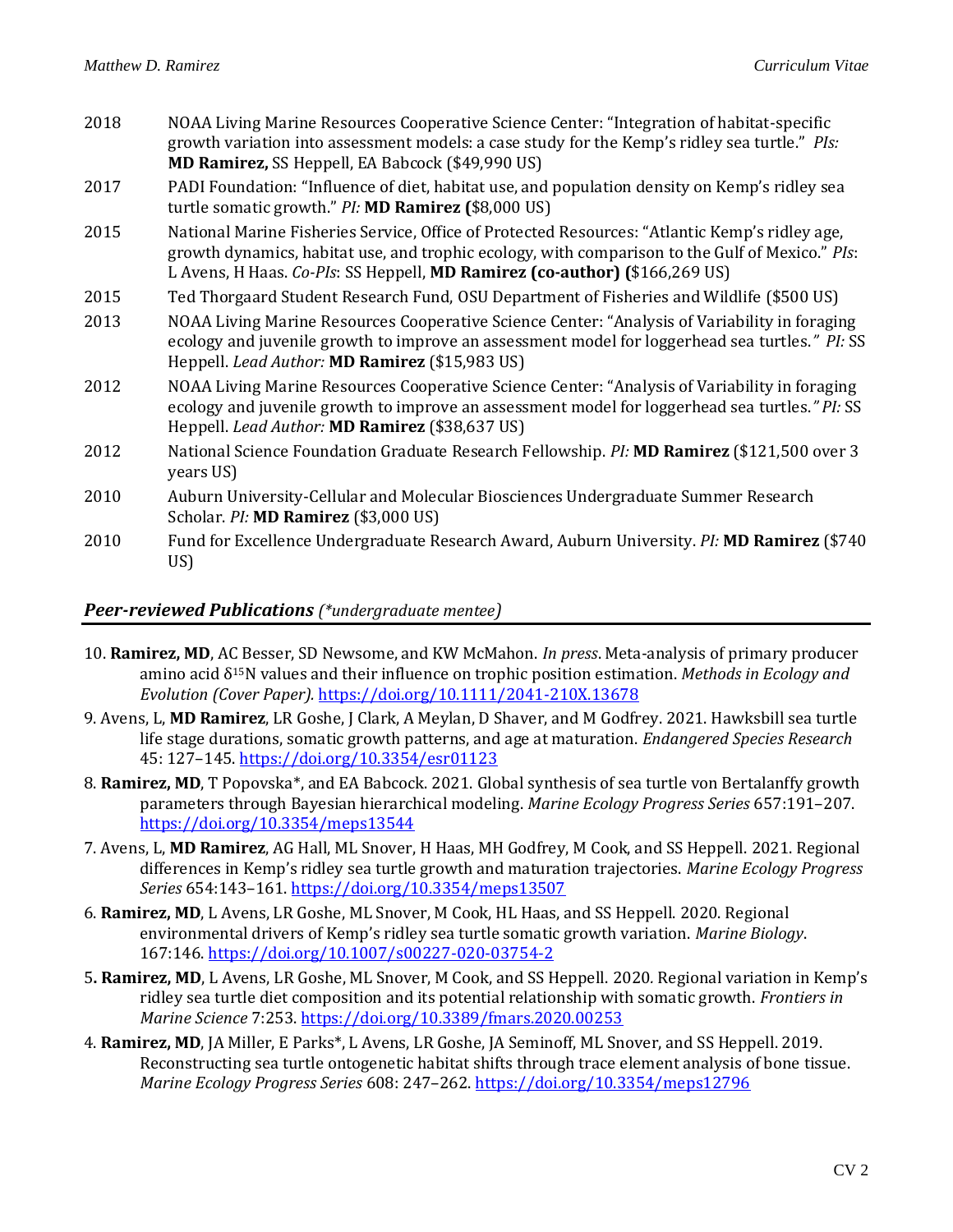- 3. **Ramirez, MD**, L Avens, JA Seminoff, LR Goshe, and SS Heppell. 2017. Growth dynamics of loggerhead sea turtles undergoing ontogenetic habitat shifts. *Oecologia* 183 (4): 1087–1099. <https://doi.org/10.1007/s00442-017-3832-5>
- 2. **Ramirez, MD**, L Avens, JA Seminoff, LR Goshe, and SS Heppell. 2015. Patterns of loggerhead turtle ontogenetic shifts revealed through isotopic analysis of annual skeletal growth increments. *Ecosphere* 6 (11): 1–17. <https://doi.org/10.1890/ES15-00255.1>
- 1. Turner Tomaszewicz, C, JA Seminoff, **MD Ramirez**, and CM Kurle. 2015. Effects of demineralization on the stable isotope analysis of bone samples. *Rapid Communications in Mass Spectrometry* 29 (20): 1879–1888. <https://doi.org/10.1002/rcm.7295>

## *Publications In Review or Final Preparation (\*undergraduate mentee)*

#### *Drafts available upon request*

- **a. Ramirez, MD**, L Avens, LR Goshe, AB Meylan, JM Clark, W Teas, DJ Shaver, MH Godfrey, L Howell, and KW McMahon. *In manuscript*. Molecular isotopes reveal divergent energy flow pathways in a critically endangered spongivorous turtle.
- **b. Ramirez, MD**, JA Miller, AE Shiel, L Avens, LR Goshe, ML Snover, and SS Heppell. *In manuscript*. Classification of Kemp's ridley sea turtles to marine ecoregions through complementary skeletal and geochemical analyses.

#### *Conference Presentations (\*undergraduate mentee)*

- 31. \*Intemann-Milligan, **Ramirez, MD**, L Avens, MH Godfrey, SG Barco, and KW McMahon. 2022 (*anticipated*). Evaluating resource use patterns in relation to changing prey abundance in cooccurring sea turtle species using molecular isotope geochemistry. Ocean Sciences Meeting, Honolulu, HI.
- 30. **Ramirez, MD**, AC Besser, SD Newsome, and KW McMahon. 2022 (*anticipated*). Re-examining primary producer amino acid nitrogen isotope values and their influence on trophic position estimation in aquatic systems. Ocean Sciences Meeting, Honolulu, HI.
- 29. **Ramirez, MD**, L Avens, LR Goshe, JM Clark, AB Meylan, W Teas, DJ Shaver, MH Godfrey, L Howell, and KW McMahon. 2021. Molecular isotopes reveal divergent energy flow pathways in a critically endangered spongivorous turtle. American Fisheries Society Annual Meeting, Baltimore, MD.
- 28. **Ramirez, MD**, AC Besser, SD Newsome, and KW McMahon. 2021. Meta-analysis of primary producer amino acid  $\delta^{15}$ N values and their influence on trophic position estimation. International Conference on the Applications of Stable Isotope Techniques to Ecological Studies (IsoEcol 2021) (virtual).
- 27. **Ramirez, MD**, L Avens, LR Goshe, ML Snover, M Cook, and SS Heppell. 2020. Regional variation in Kemp's ridley sea turtle diet composition and its potential relationship with somatic growth. International Symposium on Sea Turtle Biology and Conservation, Cartagena, Colombia (*Cancelled due to COVID-19 pandemic*).
- 26. **Ramirez, MD**, L Avens, LR Goshe, ML Snover, M Cook, and SS Heppell. 2020. How many Kemp's ridleys go to the Atlantic? Identifying regional habitat use through lead isotope, trace element, and growth rate analyses of stranded turtle humeri. International Symposium on Sea Turtle Biology and Conservation, Cartagena, Colombia (*Cancelled due to COVID-19 pandemic*).
- 25. **Ramirez, MD**, L Avens, LR Goshe, ML Snover, M Cook, HL Haas, and SS Heppell. 2020. Elucidating climate, density, and oil spill effects on Kemp's ridley sea turtle somatic growth rates. Ocean Sciences Meeting, San Diego, CA.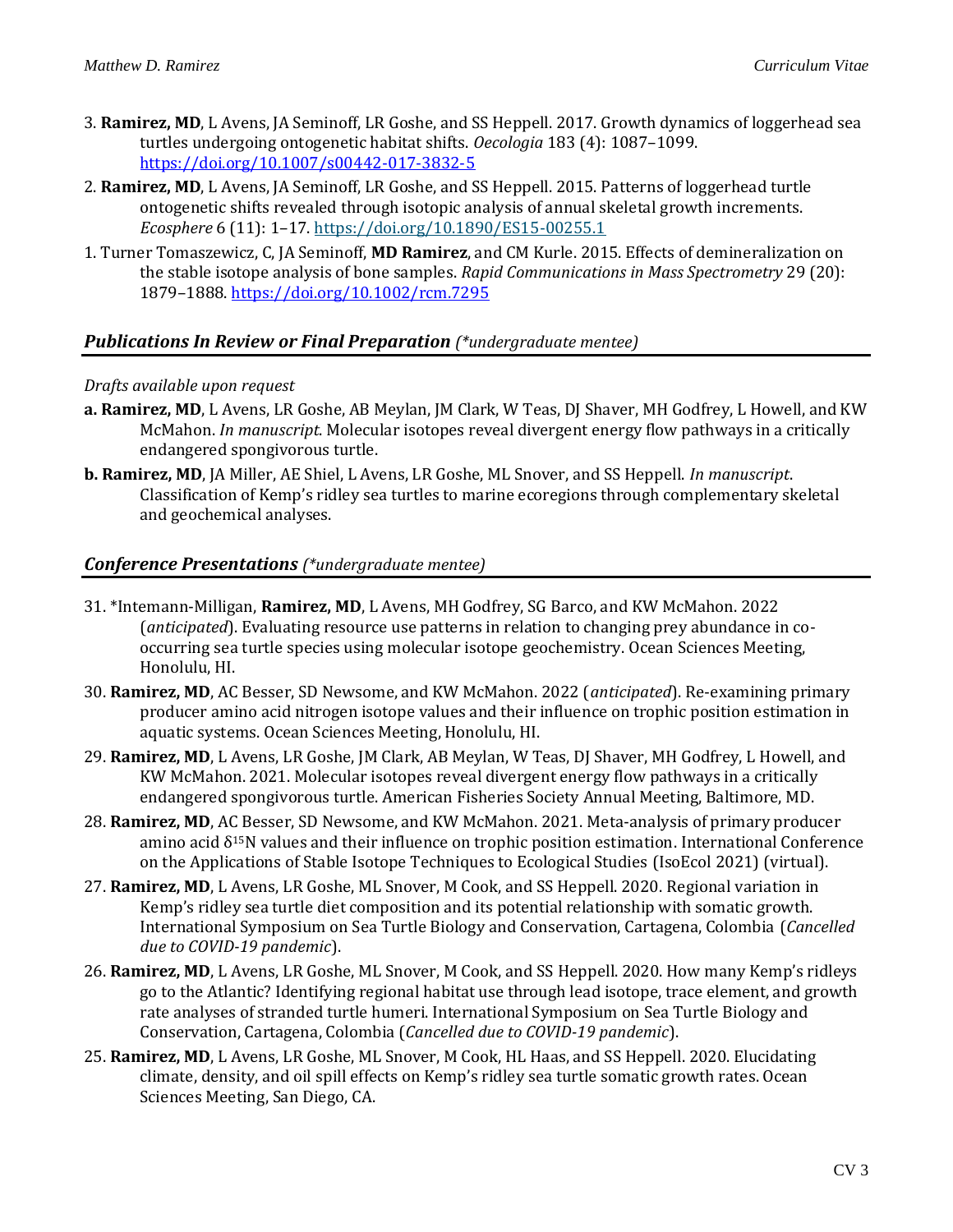- 24. **\***Nemyre, N, **MD Ramirez**, B Chasco, JNM Hart, SE Piacenza, MP Rincon-Diaz, M VanBemmel, and SS Heppell. Gap and meta-analysis of demographic parameters for the critically endangered hawksbill sea turtle. Research Advances in Fisheries, Wildlife, and Ecology Symposium, Corvallis, OR.
- 23. \*VanBemmel, M, **MD Ramirez**, B Chasco, A Kenney, JNM Hart, N Nemyre, SE Piacenza, MP Rincon-Diaz, and SS Heppell. 2019. A global synthesis of sea turtle life history data for demographic studies: a case study in the loggerhead sea turtle. Research Advances in Fisheries, Wildlife, and Ecology Symposium, Corvallis, OR.
- 22. \*Hart, JNM, **MD Ramirez**, B Chasco, A Kenney, N Nemyre, SE Piacenza, MP Rincon-Diaz, M VanBemmel, and SS Heppell. 2019. Identifying data needs for sea turtle demographic studies: a data gap analysis. International Symposium on Sea Turtle Biology and Conservation, Charleston, SC.
- 21. \*Popovska, T, E Babcock, and **MD Ramirez**. 2019. A meta-analysis of somatic growth in sea turtles. International Symposium on Sea Turtle Biology and Conservation, Charleston, SC.
- 20. \*VanBemmel, M, **MD Ramirez**, B Chasco, A Kenney, JNM Hart, N Nemyre, SE Piacenza, MP Rincon-Diaz, and SS Heppell. 2019. A global synthesis of sea turtle life history data for demographic studies: a case study in the loggerhead sea turtle. International Symposium on Sea Turtle Biology and Conservation, Charleston, SC.
- 19. **Ramirez, MD**, L Avens, LR Goshe, ML Snover, and SS Heppell. 2019. Density-independent decline in Kemp's ridley somatic growth rates following the Deepwater horizon oil spill. International Symposium on Sea Turtle Biology and Conservation, Charleston, SC.
- 18. **Ramirez, MD**, JA Miller, L Avens, JA Seminoff, E Parks, and SS Heppell. Heppell. 2018. Trace element ratios in sea turtle humerus bones track ontogenetic changes in resource use. Ocean Sciences Meeting, Portland, OR.
- 17. **Ramirez, MD**, L Avens, and SS Heppell. 2018. Intrapopulation variation in resource use by Kemp's ridley sea turtles revealed through combined skeletal and stable isotope analyses. 11th International Conference on the Applications of Stable Isotope Techniques to Ecological Studies (IsoEcol 2018), Viña del Mar, Chile.
- 16. **Ramirez, MD,** L Avens, JA Seminoff, L Goshe, and SS Heppell. 2017. Loggerhead sea turtle ontogenetic growth patterns deviate from theoretical predications. Ecological Society of America, Portland, OR.
- 15. **Ramirez, MD**, JA Miller, L Avens, and SS Heppell. Heppell. 2017. Kemp's ridley sea turtle habitat use and diet variation revealed through combined trace element and stable isotope analyses. International Symposium on Sea Turtle Biology and Conservation, Las Vegas, NV (*Runner-up, Best Student Biology Oral Presentation*).
- 14. **Ramirez, MD**, L Avens, LR Goshe, and SS Heppell. 2017. Comparison of Kemp's ridley sea turtle somatic growth rates before and after the Deepwater Horizon oil spill. International Symposium on Sea Turtle Biology and Conservation, Las Vegas, NV.
- 13. \*Davis, MB, **MD Ramirez**, B Chasco, SE Piacenza, MP Rincon-Diaz, and SS Heppell. 2017. Global analysis of sea turtle life history data for demographic studies. International Symposium on Sea Turtle Biology and Conservation, Las Vegas, NV.
- 12. **Ramirez, MD**, JA Miller, L Avens, and SS Heppell. 2017. Kemp's ridley sea turtle habitat use and diet variation revealed through combined trace element and stable isotope analyses. Research Advance in Fisheries, Wildlife and Ecology Symposium, Corvallis, OR.
- 11. **Ramirez, MD**, JA Miller, E Parks, L Avens, JA Seminoff, and SS Heppell. 2015. Laser ablation methods for reconstructing sea turtle life history. International Symposium on Sea Turtle Biology and Conservation, Dalaman, Muğla, Turkey.
- 10. **Ramirez, MD**, L Avens, JA Seminoff, and SS Heppell. 2015. Growth dynamics of Loggerhead sea turtles undergoing an ontogenetic habitat shift. International Symposium on Sea Turtle Biology and Conservation, Dalaman, Muğla, Turkey.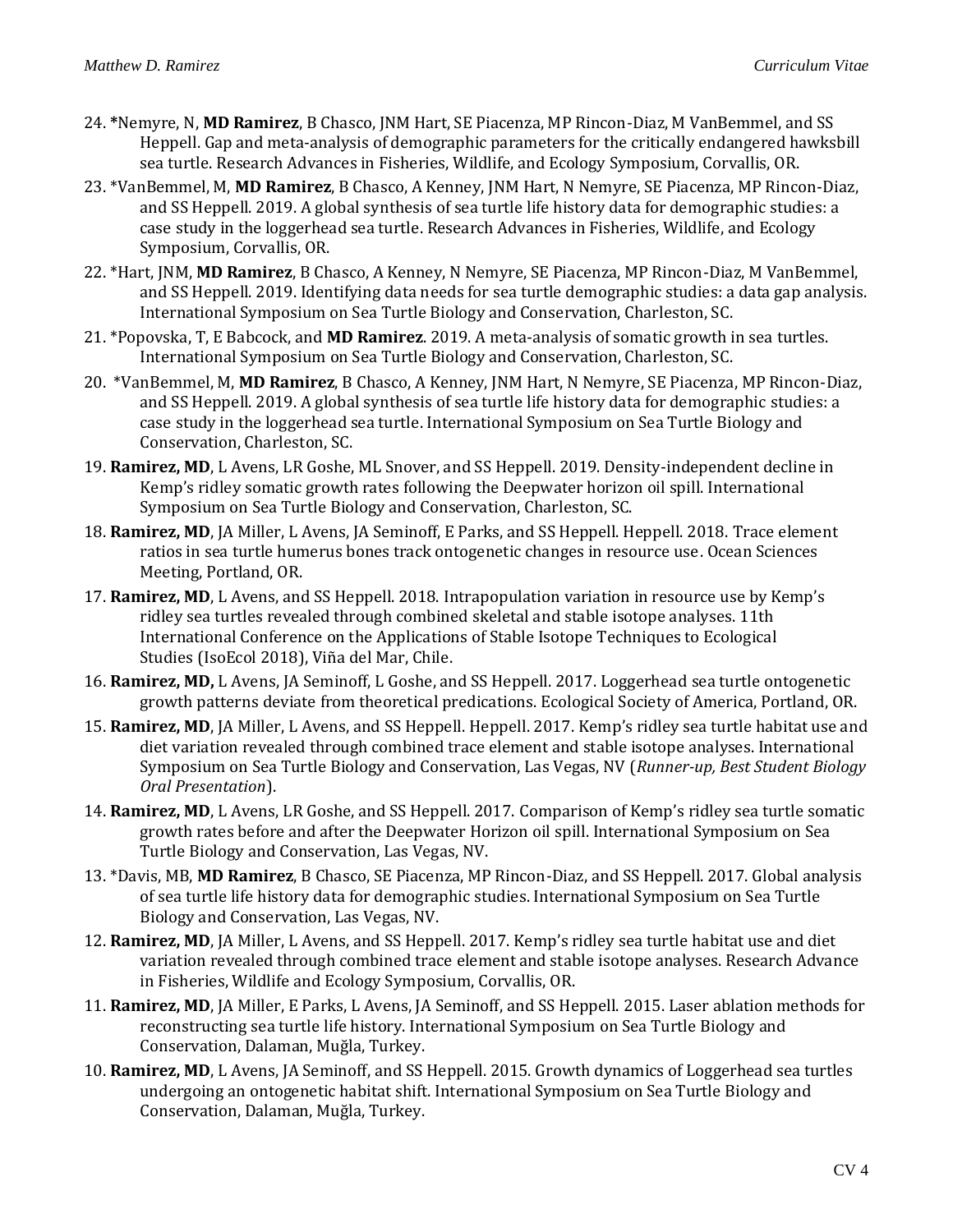- 9. **Ramirez, MD**, E Parks, JA Miller, L Avens, LR Goshe, JA Seminoff, and SS Heppell. 2014. Methods for reconstructing sea turtle life history. NOAA EPP 7<sup>th</sup> Biennial Education and Science Forum, Princess Anne, MD (*Best Student Oral Presentation, Healthy Oceans Section*).
- 8. **Ramirez, MD**, L Avens, JA Seminoff, LR Goshe, and SS Heppell. 2014. Sea turtle ontogeny and growth: evidence of continuous ontogenetic shifts using skeletochronology and stable isotope analysis. Joint Meeting of Ichthyologists and Herpetologists, Chattanooga, TN.
- 7. **Ramirez, MD**, L Avens, JA Seminoff, and SS Heppell. 2014. Stable isotope analysis reveals multiple lifehistory pathways for juvenile loggerhead sea turtles in the Northwest Atlantic. International Symposium on Sea Turtle Biology and Conservation, New Orleans, LA.
- 6. Turner-Tomaszewicz, C., **Ramirez, M.D.,** Seminoff, J.A., Avens, L., Shakya, A., McCartha, M., Heppell, S.S., and C.K. Kurle. 2014. Investigation of alternate techniques for stable isotope analysis of sea turtle bone collagen. International Symposium on Sea Turtle Biology and Conservation, New Orleans, LA.
- 5. \*Parks, E, **MD Ramirez**, L Avens, JA Seminoff, SS Heppell, and JA Miller. 2014. Analysis of trace element composition of loggerhead sea turtle bone via laser ablation. International Symposium on Sea Turtle Biology and Conservation, New Orleans, LA. (Best Student Poster, Conservation Section)
- 4. **Ramirez, MD**, L Avens, JA Seminoff, and SS Heppell. 2014. Stable isotope analysis reveals multiple lifehistory pathways for juvenile loggerhead sea turtles in the Northwest Atlantic. Research Advance in Fisheries, Wildlife and Ecology Symposium, Corvallis, OR.
- 3. **Ramirez, MD**, L Avens, JA Seminoff, and SS Heppell. 2013. Annual juvenile loggerhead sea turtle foraging ecology and habitat use as informed through isotopic analysis of bone tissue. Western Society of Naturalists, Oxnard, CA.
- 2. **Ramirez, MD**, AL Skibiel, and WR Hood. 2012. Lactating Columbian ground squirrels increase nutrient absorption without altering digesta retention. The Society for Integrative and Comparative Biology, Charleston, SC.
- 1. **Ramirez, MD**, AL Skibiel, and WR Hood. 2010. Food intake, mean retention time, and digestibility in Columbian ground squirrels (*Spermophilus columbianus*) during lactation. Auburn University-Cellular and Molecular Biosciences Undergraduate Summer Research Scholars Forum, Auburn, AL.

## *Invited Seminars*

| 2021 | <b>University of New Mexico, Center for Stable Isotopes, Albuquerque, NM, USA (virtual).</b>                                                                                                      |
|------|---------------------------------------------------------------------------------------------------------------------------------------------------------------------------------------------------|
| 2020 | University of Rhode Island, Graduate School of Oceanography, Narragansett, RI, USA.                                                                                                               |
| 2019 | <b>Oregon State University, Graduate School: GRADx: Ideas in Action, Corvallis, OR, USA.</b>                                                                                                      |
| 2015 | 4th Workshop on Stable Isotope Techniques in Sea Turtle Research: Lessons Learned and<br>Future Steps, International Symposium on Sea Turtle Biology and Conservation, Dalaman,<br>Muğla, Turkey. |
| 2015 | New Techniques-Recent Developments for Young Scientists Workshop, International<br>Symposium on Sea Turtle Biology and Conservation, Dalaman, Muğla, Turkey.                                      |

## *Teaching Experience*

 **Guest Lecturer**, University of Rhode Island, URI 101: Topics in Marine Biology (35 students) **Guest Lecturer**, San José State University, BIOL 145: Biological Oceanography (20 students) **Guest Lecturer**, University of Rhode Island, URI 101: Topics in Marine Biology (40 students) **Instructor of Record**, Oregon State University, FW 325: Global Crises in Resource Ecology (online), overall teaching evaluation 5.7 out of 6.0 (14% response rate; 29 students).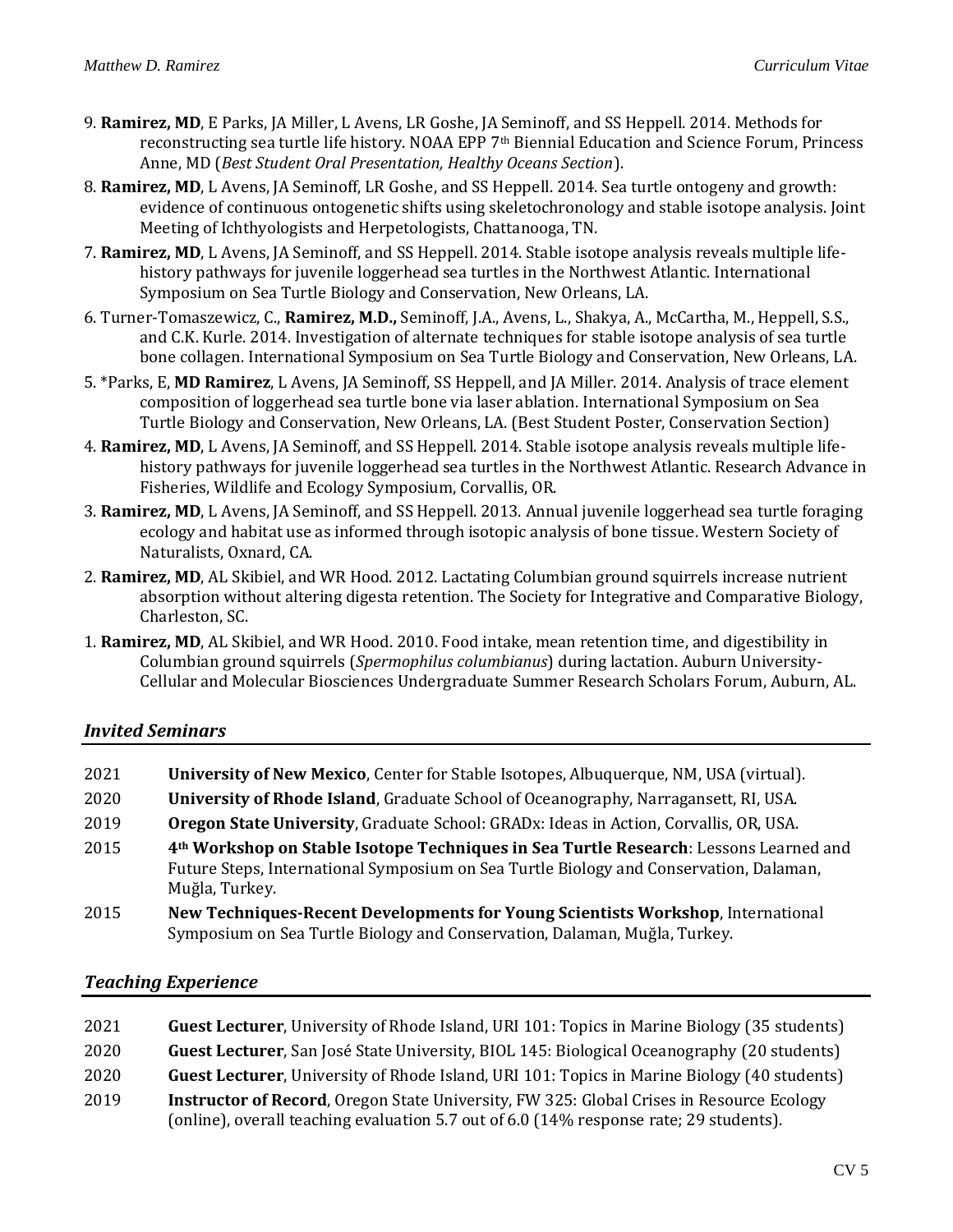- 2018 **Instructor of Record**, Oregon State University, FW 325: Global Crises in Resource Ecology (online), overall teaching evaluation 5.6 out of 6.0 (28% response rate; 32 students).
- 2018 **Instructor of Record**, Oregon State University, FW 325: Global Crises in Resource Ecology (online), overall teaching evaluation 5.8 out of 6.0 (34% response rate; 32 students).
- 2019 **Instructor of Record**, Oregon State University, FW 255: Field Sampling of Fish and Wildlife (online), overall teaching evaluation 5.5 out of 6.0 (38% response rate; 8 students).
- 2018 **Instructor of Record**, Oregon State University, FW 255: Field Sampling of Fish and Wildlife (online), overall teaching evaluation 5.4 out of 6.0 (42% response rate; 19 students).
- 2016 **Instructor of Record**, Oregon State University, FW 255: Field Sampling of Fish and Wildlife (online), overall teaching evaluation 5.3 out of 6.0 (57% response rate; 14 students).
- 2012 **Graduate Teaching Assistant**, Oregon State University, FW320: Introduction to Population Dynamics (35 students).

## *Mentorship Experience* (\*research project, °Online student, **†**co-authored manuscript)

#### Graduate Student Mentees (5)

| 2021-present | Danielle Blackfield*, Professional MSc capstone project advisee, OSU                                                                                                                        |
|--------------|---------------------------------------------------------------------------------------------------------------------------------------------------------------------------------------------|
|              | Project Title: Meta-analysis of sea turtle demographic rate data: identifying data gaps<br>and needs for conservation and management of olive ridley sea turtles (Lepidochelys<br>olivacea) |
| 2020-present | Catherine Nowakowski, PhD, URI                                                                                                                                                              |
| 2020-present | Josh Pi, PhD, URI                                                                                                                                                                           |
| 2020         | Angela Stahl, MSc, URI                                                                                                                                                                      |
| 2020         | Nina Santos, MSc, URI                                                                                                                                                                       |

#### Undergraduate Student Mentees (21)

| 2021-present | Marlene Severino, undergraduate volunteer, URI                                                           |
|--------------|----------------------------------------------------------------------------------------------------------|
| 2021-present | Claudia Weitman*, undergraduate research assistant, URI                                                  |
|              | Project Title: Multi-tissue molecular isotope comparison in black sea bass.                              |
| 2021-present | Lydia Cross*, undergraduate research assistant, URI                                                      |
|              | Project Title: Multi-tissue molecular isotope comparison in black sea bass.                              |
| 2021-present | Justine Intemann-Milligan*, SURFO REU student, URI                                                       |
|              | Project Title: Resource use and partitioning in co-occurring sea turtle species                          |
| 2021         | Lydia Walton*, undergraduate volunteer, University of Victoria                                           |
| 2020         | Angel Reyes Delgado*, SURFO REU student, URI                                                             |
|              | Project Title: Examining Atlantic cod populations on Northeast Atlantic through<br>morphometric analysis |
| 2018-2020    | Tamara Popovska*†, undergraduate thesis advisee, University of Miami                                     |
|              | Thesis: Bayesian meta-analysis of sea turtle growth studies using the von Bertalanffy<br>growth function |
| 2018-2019    | Julia Hart*, undergraduate research assistant, OSU                                                       |
|              | Project Title: Identifying data needs for sea turtle demographic studies: a data gap<br>analysis.        |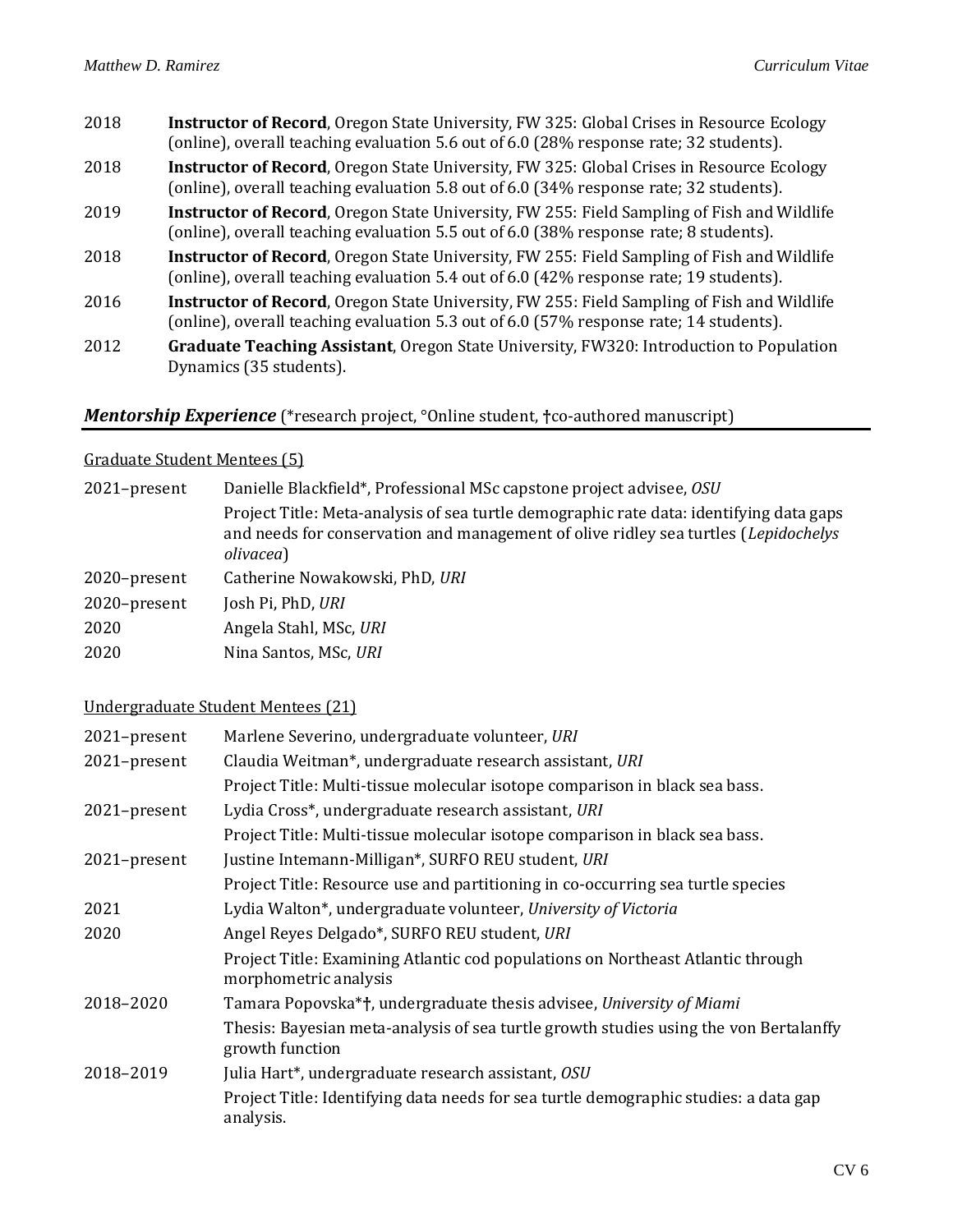| 2018-2019 | Natasha Nemyre*°, undergraduate research assistant, OSU                                                                                  |
|-----------|------------------------------------------------------------------------------------------------------------------------------------------|
|           | Project Title: Gap and meta-analysis of demographic parameters for the critically<br>endangered hawksbill sea turtle.                    |
| 2016-2019 | Matthew VanBemmel*, undergraduate research assistant, OSU                                                                                |
|           | Project Title: A global synthesis of sea turtle life history data for demographic studies: a<br>case study in the loggerhead sea turtle. |
| 2018      | Kiera McNeely, undergraduate volunteer, OSU                                                                                              |
| 2018      | Nathaniel Owen, undergraduate volunteer, OSU                                                                                             |
| 2016-2018 | Hanna Hagler, undergraduate volunteer, OSU                                                                                               |
| 2017      | Renee Doran, undergraduate volunteer, OSU                                                                                                |
| 2015-2017 | Meghan Davis*, undergraduate research assistant, OSU                                                                                     |
|           | Project Title: Global analysis of sea turtle life history data for demographic studies.                                                  |
| 2015-2017 | Ashley Yarbrough, undergraduate volunteer, OSU                                                                                           |
| 2016-2017 | Jayson Cordeiro, undergraduate volunteer (intensive internship), OSU                                                                     |
| 2015      | Kayla Rutledge°, undergraduate volunteer, OSU                                                                                            |
| 2014-2015 | Breeze Kelley, undergraduate volunteer, OSU                                                                                              |
| 2014-2015 | Ashley Comerfield, undergraduate volunteer, OSU                                                                                          |
| 2013-2014 | Eric Parks*†, undergraduate research assistant, Savannah State University                                                                |
|           | Project Title: Analysis of trace element composition of loggerhead sea turtle bone via<br>laser ablation.                                |

## *Awards and Academic Honors*

| 2018 | Briggs Scholarship in Biogeography, OSU Department of Fisheries and Wildlife.                                               |
|------|-----------------------------------------------------------------------------------------------------------------------------|
| 2018 | Travel Grant, OSU Graduate School and OSU Department of Fisheries and Wildlife.                                             |
| 2018 | Travel Grant, 11th International Conference on the Applications of Stable Isotope Techniques to<br>Ecological Studies.      |
| 2017 | Thomas G. Scott Achievement Award, Outstanding Ph.D. Student, OSU Department of Fisheries<br>and Wildlife.                  |
| 2017 | Runner-up, Best Student Oral Presentation, Biology, 37th International Symposium on Sea<br>Turtle Biology and Conservation. |
| 2017 | Travel Grant, OSU Graduate School and OSU Department of Fisheries and Wildlife.                                             |
| 2017 | Oregon Lottery Graduate Scholarship, OSU Graduate School.                                                                   |
| 2016 | Briggs Scholarship in Biogeography, OSU Department of Fisheries and Wildlife.                                               |
| 2015 | Publication Grant, OSU Department of Fisheries and Wildlife.                                                                |
| 2014 | Best Student Oral Presentation, Healthy Oceans Section, NOAA EPP 7th Biennial Education and<br>Science Forum.               |
| 2014 | Oregon Lottery Graduate Scholarship, OSU Graduate School.                                                                   |
| 2014 | Chairman's Leadership Award, OSU Department of Fisheries and Wildlife.                                                      |
| 2014 | Thomas G. Scott Achievement Award, Outstanding M.S. Student, OSU Department of Fisheries<br>and Wildlife.                   |
| 2014 | Savery Outstanding Master's Student Award, OSU College of Agricultural Sciences.                                            |
| 2014 | Art of Leadership Conference Scholarship, OSU Graduate School.                                                              |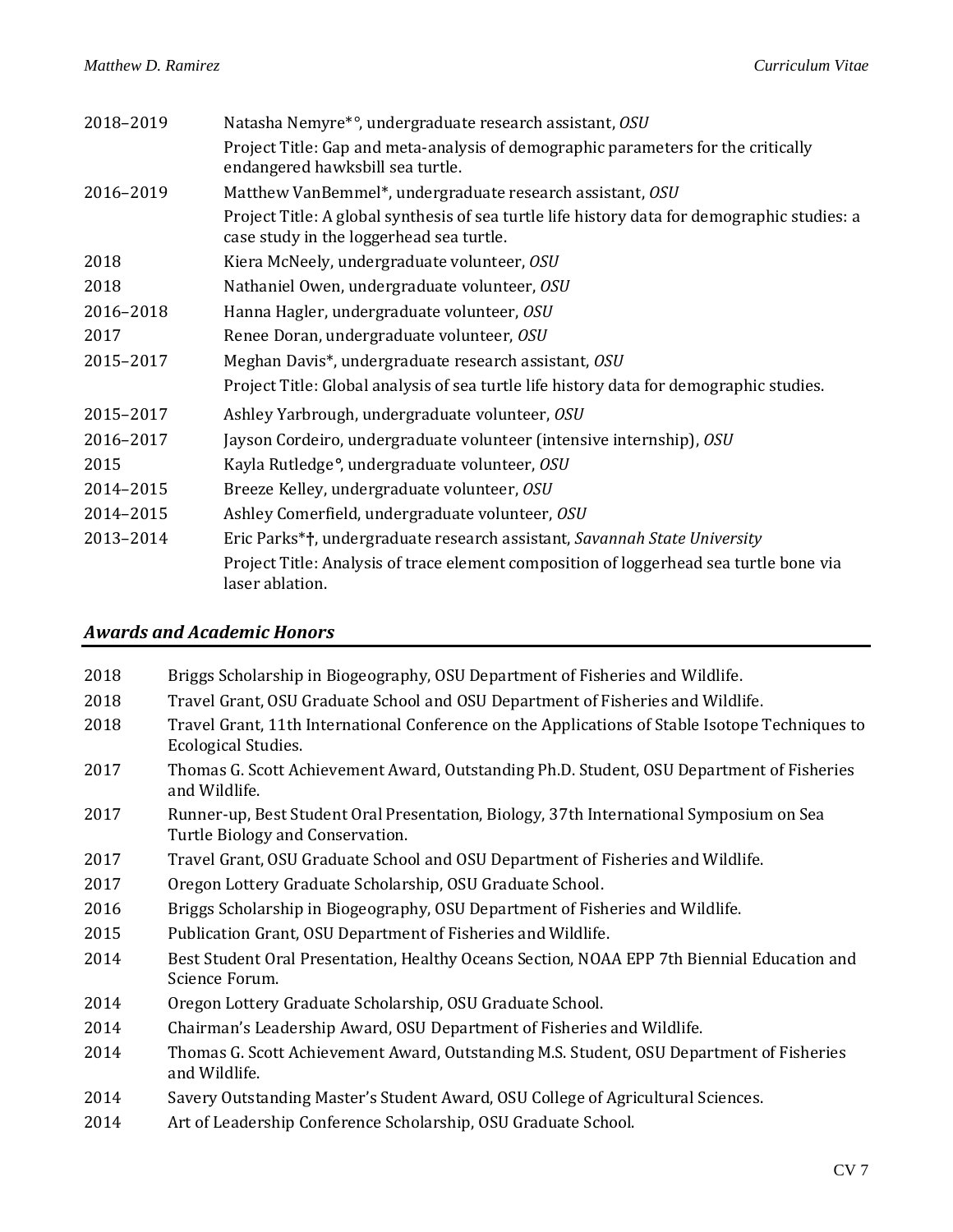| 2013 | Henry Mastin Graduate Student Award, OSU Department of Fisheries and Wildlife. |
|------|--------------------------------------------------------------------------------|
|      |                                                                                |

2013 Travel Grant, Stable Isotopes in Biogeochemistry & Ecology Scholarship, University of Utah.

## *Professional Service*

| 2019-present | Student Committee, International Sea Turtle Society.                                                                                                                                                                                                                                     |
|--------------|------------------------------------------------------------------------------------------------------------------------------------------------------------------------------------------------------------------------------------------------------------------------------------------|
| 2021         | Lead Organizer, Sea Turtle Talks Virtual Event: a three-day, global, virtual event that<br>included a Twitter conference, rehabilitation workshop, and COVID-19 panel discussion.<br>https://www.seaturtletalks.com                                                                      |
| 2021         | Co-organizer, Symposium: Advances in life history and environmental reconstruction<br>using biogenic structures from marine and aquatic organisms, 151 <sup>st</sup> American Fisheries<br>Society Annual Meeting. Co-organizers: Jessica Lueders-Dumont, Karin Limburg, Ben<br>Walther. |
| 2021         | Postdoctoral Faculty Representative, URI Graduate School of Oceanography.                                                                                                                                                                                                                |
| 2019         | Promotion and Tenure Reviewer, OSU Department of Fisheries and Wildlife.                                                                                                                                                                                                                 |
| 2017         | Invited Panelist, OSU Graduate School New Student Orientation.                                                                                                                                                                                                                           |
| 2017         | Student Volunteer and Session Moderator, Ecological Society of America Annual<br>Meeting.                                                                                                                                                                                                |
| 2016-2017    | Seminar Committee, OSU Department of Fisheries and Wildlife.                                                                                                                                                                                                                             |
| 2015-2019    | Graduate Student Advisory Council, OSU Graduate School.                                                                                                                                                                                                                                  |
| 2014-2019    | Program Coordinator, OSU Fisheries and Wildlife Mentorship Program: co-developed<br>and lead program that pairs undergraduate mentees with graduate mentors to facilitate<br>scientific and professional training. https://tinyurl.com/osufwmentorship.                                  |
| 2014-2015    | Good of the Department Committee, OSU Department of Fisheries and Wildlife.                                                                                                                                                                                                              |
| 2014         | Invited Panelist, Maximizing Your Graduate Student Experience, OSU Graduate School<br>Orientation.                                                                                                                                                                                       |
| 2014         | Organizer, Undergraduate Research Assistant Recruitment Event, OSU Department of<br>Fisheries and Wildlife: organized a forum for graduate students seeking undergraduate<br>research assistants to advertise their opportunities.                                                       |
| 2013         | Invited Panelist, Graduate School Forum, OSU Department of Fisheries and Wildlife.                                                                                                                                                                                                       |
| 2013, 2015   | Co-president, OSU Fisheries and Wildlife Graduate Student Association.                                                                                                                                                                                                                   |
| 2013-2017    | Volunteer, International Sea Turtle Society, Annual Symposium on Sea Turtle Biology<br>and Conservation.                                                                                                                                                                                 |
| 2012-2016    | Organizing Committee, Research Advances in Fisheries, Wildlife, and Ecology<br>Symposium: various leadership roles including conference program development,<br>workshop organization, donation solicitation, symposium management, etc.                                                 |

*Manuscript reviewer for:* Canadian Journal of Zoology, Chelonian Conservation and Biology, Ecological Modelling, Ecosphere, Endangered Species Research, Marine Biology, Marine Ecology Progress Series, Rapid Communications in Mass Spectrometry, Royal Society Open Science

## *Public Outreach and Engagement (>250 K-12 students engaged in-person and online)*

- 2021 GSO Science Saturday: day-long outreach event.
- 2021 Content Expert, GSO Ocean Classroom (Live!) S2E1: Food webs, from plankton to you!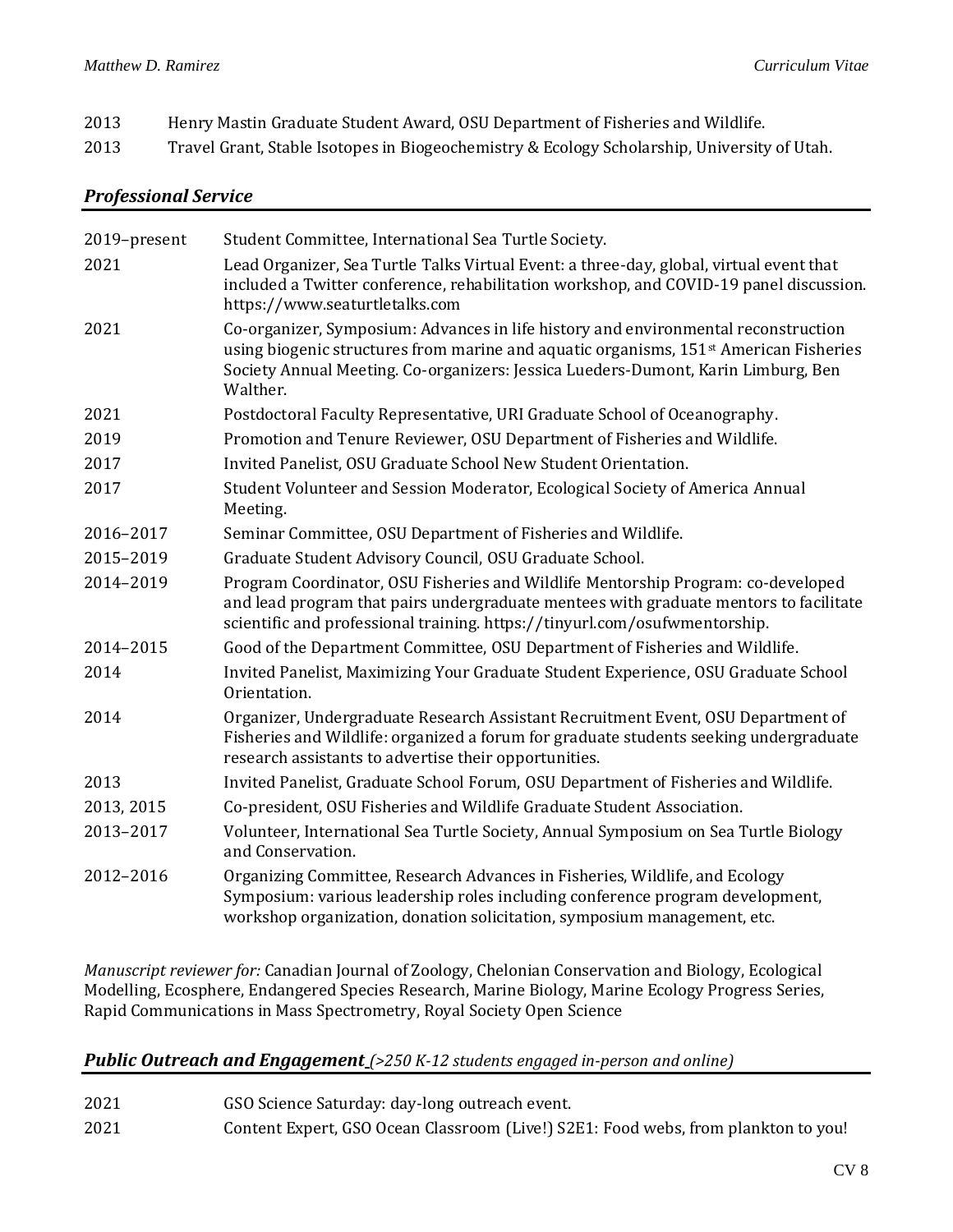| 2020-present | Participant, Skype-a-Scientist (10 classrooms engaged)                                                                                                                                                                                                                                                                                        |
|--------------|-----------------------------------------------------------------------------------------------------------------------------------------------------------------------------------------------------------------------------------------------------------------------------------------------------------------------------------------------|
| 2020-present | Mentor, Letters to a Pre-Scientist Program (2 mentees)                                                                                                                                                                                                                                                                                        |
| 2019         | Advocates for Women in Science, Engineering, and Math Club, OSU Precollege Programs:<br>co-developed wildlife tracking activities for middle and high school girls.                                                                                                                                                                           |
| 2017-2018    | Discovering the Scientist Within, OSU Precollege Programs: co-developed activities to<br>introduce middle school girls to science and careers in fisheries and wildlife.                                                                                                                                                                      |
| 2015-2019    | Wild About Wildlife Summer Camp, STEM Academy, OSU Precollege Programs: co-<br>coordinator and activity developer for a weeklong summer camp designed to engage<br>and teach middle students about fisheries, wildlife, ecology, and conservation using lab<br>and field-based activities. Participated annually. Lead coordinator 2016-2019. |
| 2014-present | National Ocean Science Bowl (Salmon Bowl, Quahog Bowl): volunteer game official for a<br>regional high school ocean science competition. 2014, 2015, 2017, 2021.                                                                                                                                                                              |
| 2013         | Guest Speaker, Inspiration Dissemination—KBVR 88.7FM: discussed my past research<br>experiences, graduate research, and current issues in sea turtle conservation on the OSU<br>student-run radio station.                                                                                                                                    |

# *Contribution to Diversity, Equity, and Inclusion*

| 2021         | Member, Justice, Equity, Diversity, and Inclusion (JEDI) Committee, URI Graduate School<br>of Oceanography.                                      |
|--------------|--------------------------------------------------------------------------------------------------------------------------------------------------|
| 2021         | Participant, Fluid and Non-binary Identities Workshop, University of Rhode Island,<br>Gender and Sexuality Center. Instructor: Dr. Annie Russell |
| 2020         | Participant, LGBTQA+ Safe Zone Workshop, University of Rhode Island, Gender and<br>Sexuality Center. Instructor: Dr. Annie Russell               |
| 2020         | Invited Panelist, URI Society for Women in Marine Science Symposium.                                                                             |
| 2020-present | Scholarship Evaluation Team, National Organization of Gay and Lesbian Scientists and<br>Technical Professionals (NOGLSTP).                       |
| 2020-2021    | Organizer, LGBTQA+ Safe Zone Workshop, URI Bay Campus (x2).                                                                                      |
| 2013-present | Mentor, 15 students with backgrounds historically excluded in STEM.                                                                              |

# *Relevant Research, Technical, and Professional Training*

| 2021 | NextProf Science Future Faculty Workshop, University of Michigan, Ann Arbor, Michigan                                                                                                               |
|------|-----------------------------------------------------------------------------------------------------------------------------------------------------------------------------------------------------|
| 2019 | Beyond the Brochure: Creating a Meaningful Education Component to Help Secure Your<br>Research Grant, Charleston, South Carolina, USA (1/2 day workshop). Instructors: Rebecca<br>Mott, Kendra Cope |
| 2018 | Introduction to Bayesian Statistics for Stable Isotope Ecologists, Viña del Mar, Chile (1 day<br>workshop). Instructors: Andrew Jackson and Claudio Quezada-Romegiallis                             |
| 2016 | R/V Oceanus central Pacific: zooplankton and nutrient sampling (5 days)                                                                                                                             |
| 2016 | Getting the Job: Preparing to Answer the "Diversity Question," Corvallis, OR (half day<br>workshop). Instructors: Dana Sanchez and Tim Stover.                                                      |
| 2013 | Stable Isotopes in Biogeochemistry and Ecology (IsoCamp), Salt Lake City, UT (2 week course).<br>Instructors: Jim Ehleringer, Thure Cerling, and Dave Bowling.                                      |
| 2013 | Design and Analysis of Sea Turtle Tagging Studies (using Program MARK), Orlando, FL (4 day<br>workshop). Instructors: Bill Kendall and Evan Cooch.                                                  |